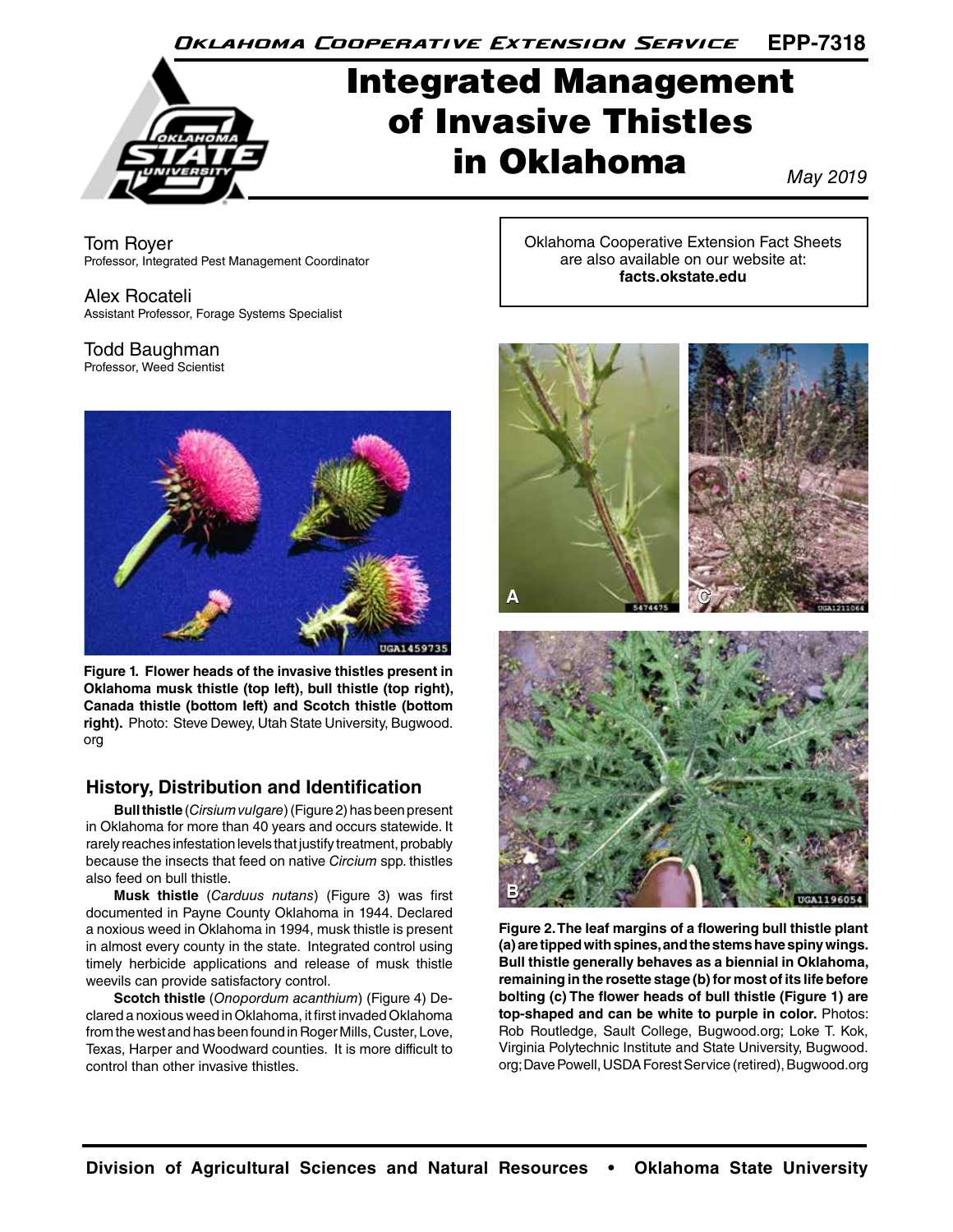





**Figure 3. Musk thistle seedlings (a) can emerge in the fall and behave as an annual weed or in the spring and behave as a biennial weed. The rosette leaves of annual musk thistle plants (b) (i.e. emerging in the fall) are not as deeply lobed or spiny as the leaves of the biennial plants. Biennial musk thistle plants (c) can produce more than 10,000 seeds per plant. The flower heads of musk thistle (Figure 1) are deep rose to purple and powder-puff shaped.** Photos: Bruce Ackley, The Ohio State University, Bugwood.org; Loke T. Kok, Virginia Polytechnic Institute and State University, Bugwood.org; Tom A. Royer, Oklahoma State University





**Figure 4. The leaves of seedling Scotch thistle (a) are densely covered with fine cotton-like hairs. During bolting (b) Scotch thistle leaves can grow to more than 12 inches in width before flowering (c). The reddish-purple flower head (Figure 1) is globe-shaped.** Photos: John M. Randall, The Nature Conservancy, Bugwood.org; Eric Coombs, Oregon Department of Agriculture, Bugwood.org; Steve Dewey, Utah State University, Bugwood.org

There are several other thistle species that occur in Oklahoma. Additionally, there are species that do not currently occur in Oklahoma, but should be of a concern to landowners. For information on their identification, see PSS-2776 "Thistles in Oklahoma and Their Identification".

## **Thistle Growth and Development**

Bull, musk and Scotch thistle grow as biennials in northern states, where they emerge in the spring, grow as a rosette (i.e. a vegetative stage) the first growing season, overwinter as rosettes, then bolt and produce seed in the second spring (Figure 5). In Oklahoma—when musk and Scotch thistles germinate in the fall—they behave as cool-season annuals (i.e., germinate in the fall, overwinter as a rosette, bolt and produce seed in the spring).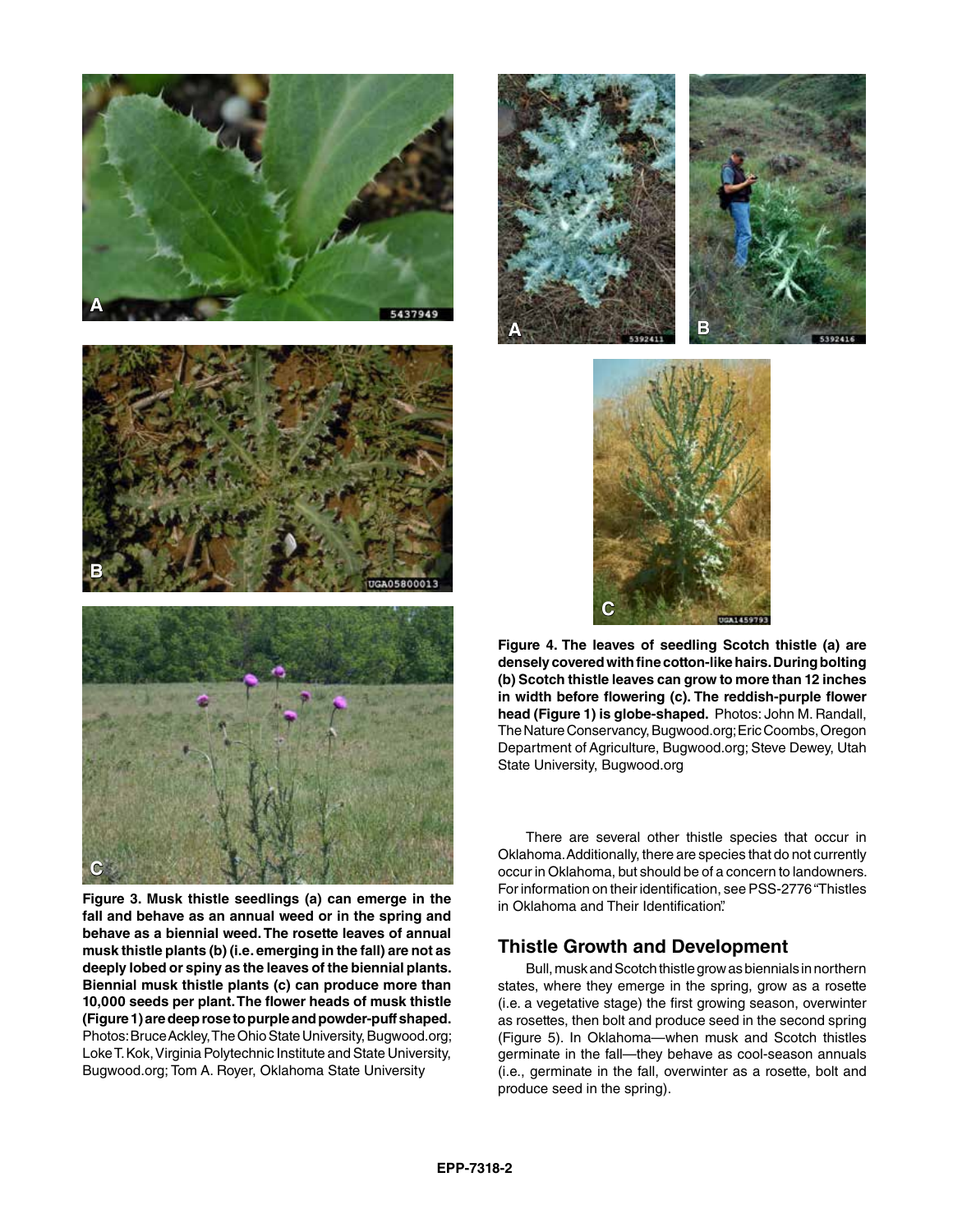| Spray                     |               | Mow                   |                       |     |          |                              |                      |                |     |
|---------------------------|---------------|-----------------------|-----------------------|-----|----------|------------------------------|----------------------|----------------|-----|
|                           |               |                       |                       |     |          |                              |                      |                |     |
| Rosette<br>Eggs<br>Weevil | Larvae        |                       |                       |     |          |                              |                      | Eggs<br>Larvae |     |
|                           | Pupae         |                       | New Adult Aestivation |     |          |                              | <b>Adults Emerge</b> |                |     |
|                           |               |                       |                       |     |          |                              |                      |                |     |
| <b>Flower Head Weevil</b> | Adult Emerges |                       |                       |     |          |                              |                      |                |     |
|                           | Eggs          | Larvae<br>Pupae       | Adult                 |     |          | <b>New Adult Overwinters</b> |                      |                |     |
|                           |               |                       |                       |     |          |                              |                      |                |     |
| Thistle<br>Rosette        |               | + ← Bolts ← Flowering |                       |     | $DieS -$ |                              | Rosette              |                |     |
| Feb<br>Mar<br>Jan         | Apr           | May                   | Jun                   | Jul | Aug      | Sep                          | Oct                  | Nov            | Dec |

**Figure 5. The life cycles of biennial and annual musk thistle and the rosette and head weevils.**

## **Integrated Management of Thistles**

#### **Prevention**

These thistles spread by the movement of seed-contaminated hay and wind or water dispersion into uninfested areas (Figure 6). Preventing the spread of thistles requires cooperation among neighboring landowners. Use feed and hay obtained from uninfested areas to avoid introduction into uninfested pastures. Do not allow any thistles to produce seed on or near your property. If thistles appear, immediately destroy them by cutting off their root system below ground or spraying them with herbicide before they produce seed. For established infestations, an integrated control program should be initiated. Remember, one plant can produce up to 10,000 seeds and some seeds are viable for up to nine years.

#### **Mechanical Control**

Mechanical control involves tillage and mowing of plants before they produce seed. Individual plants can be killed with a tillage implement, hoe or spade that cuts the thistles off below the crown area. Mowing can prevent seed production, but when terminal heads start blooming, they should be mowed as close to the ground surface as possible. If the mowing height is too high, lower leaf axils could produce late-season blooms and seeds. Some flowers may still produce viable seed, even if they are mowed after they begin blooming.

## **Chemical Control in Pasture, Rangeland and Roadsides**

The best chemical control of musk thistles in Oklahoma has been with spring applications to rosette plants in March



**Figure 6. The flowers of musk thistle mature over several weeks each summer. Thistle seeds are easily spread by the wind due to the pappus that is attached to each seed.**  Photo: Wikimedia Commons.

(Table 1). If 2,4-D is used in the spring (1 to 2 quarts per acre), spray in March or early April before plants start bolting. Once plants begin bolting in April, they are more difficult to control. While 2,4-D is an inexpensive herbicide option, a second application may be required for adequate musk thistle control. Do not apply more than 4 quarts per acre (4.0 pounds) 2,4-D per year in pasture and rangelands. Other herbicides such as Grazon P+D, GrazonNext® and Weedmaster® may offer a more efficient thistles control than 2, 4-D alone. Consult the E-832, *OSU Extension Agents Handbook of Insect, Disease*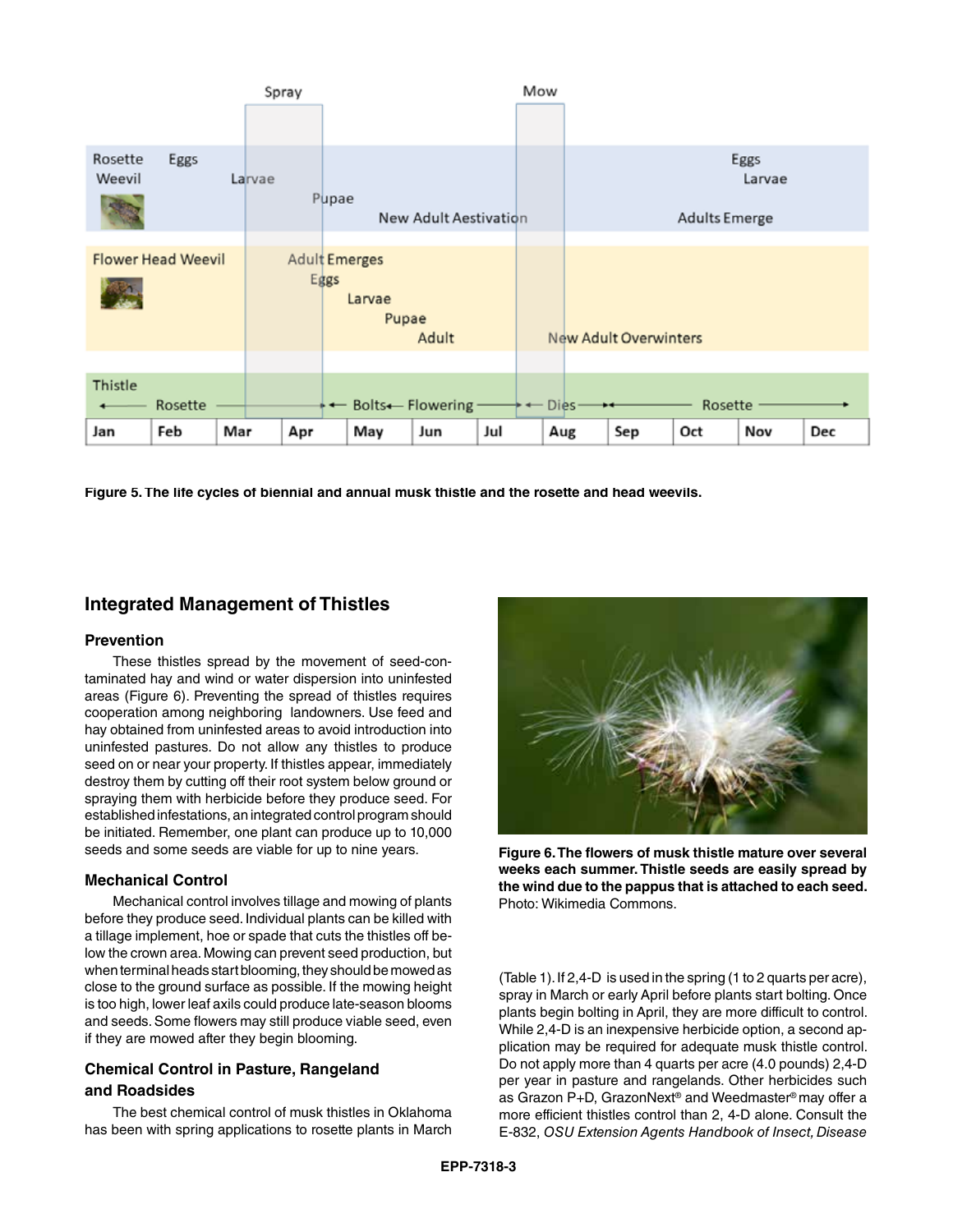| Table 1 Herbicide recommendations for control of invasive thistles in Oklahoma. |  |
|---------------------------------------------------------------------------------|--|
|---------------------------------------------------------------------------------|--|

|                                         |                       |                            | Recommendations for controlling Thistles <sup>c</sup> |                  |  |  |
|-----------------------------------------|-----------------------|----------------------------|-------------------------------------------------------|------------------|--|--|
| Herbicides labeled <sup>a</sup>         | Rate                  | Expense Level <sup>b</sup> | Fall - rosette                                        | Spring - rosette |  |  |
| <b>Pasture and Range</b>                |                       |                            |                                                       |                  |  |  |
| 2,4-D Amine                             | 1 to 2 quarts/acre    | \$                         | м                                                     | м                |  |  |
| GrazonNext <sup>®</sup>                 | 1.2 to 2.1 pints/acre | \$\$                       | $B-M-S$                                               | $B-M-S$          |  |  |
| Grazon P+D                              | 2 to 4 pints/acre     | \$\$\$                     | B-M-S                                                 | B-M-S            |  |  |
| Weedmaster <sup>®</sup>                 | 1.5 to 2 pints/acre   | \$\$                       | $B-M$                                                 | $B-M$            |  |  |
| <b>Roadsides</b><br>Escort <sup>®</sup> | 1 $oz/acre$           | \$\$\$\$                   |                                                       | S                |  |  |
| Transline <sup>®</sup>                  | 0.7 to 1.4 pt./acre   | \$\$\$\$                   |                                                       | M                |  |  |
| Vanquish <sup>®</sup>                   | 1 to 2 pt./acre       | \$\$\$\$                   |                                                       | S                |  |  |

a 2,4-D, GrazonNext®, Grazon P+D and Weedmaster® are labeled for pastures and rangelands. Escort®, Transline® and Vanquish® are labeled for non-cropland. Grazon P+D is a restricted use pesticide. Read labels for specific information and guidelines prior to using the product.

**b** Check your dealer for updated prices.

<sup>c</sup> Control includes killing the actively growing plant and preventing it from producing seed. Best results are obtained with spring applications, so that fall and spring emerging seedlings are actively growing at the time of treatment.  $B =$  bull thistle,  $M =$  musk thistle and  $S =$  Scotch thistle.

*and Weed Control* for a more comprehensive list of pasture and range herbicides and their control efficiency on thistles and other weeds.

 Escort®, Transline® and Vanquish® will control thistles at the rosette stage on roadsides.

Finally, all herbicide applications should be made with adequate soil moisture and when daytime air temperatures are above 60 F. **Always read and follow the herbicide label and follow hay and grazing restrictions, if any.** Even though bull thistle chemical control options are available, infestations are generally kept in check by biological pests of the thistles that are native to Oklahoma. Consult the local county Extension office for a more detailed herbicide recommendation (http:// countyext2.okstate.edu/front-page#D).

#### **Biological Control of Musk Thistle**

Biological weed control uses natural enemies (plant pathogens, insects, or herbivores) to reduce weed populations in an infested area. Advantages of biological control include: 1) low cost, 2) non-target organisms are unaffected, 3) adjoining infested areas will attract the control agent, 4) it requires little effort once established and 5) it can be used with other methods. Two biological control agents introduced for control of musk thistle are the thistle head weevil [*Rhinocyllus conicus* (Froelich)] and the rosette weevil [*Trichosirocalus horridus* (Panzer)].

The thistle head weevil can reduce musk thistle populations by 90 to 95 percent in eight to 10 years after they have established. The thistle weevil larvae feed in the receptacle of developing flowers, which disrupts seed development and reduces the spread and proliferation of musk thistle. The thistle head weevils (Figure 7) overwinter as adults until early spring, when they feed on rosettes and mate. Female adult weevils can lay up to 100 eggs on the bracts of emerging flowers. The adult weevils then die. The eggs hatch in six to eight days, and the larvae feed on flower heads for 25 to 30 days before pupating in the flower head. After three to four weeks, adult weevils emerge to seek overwintering sites, but these adults will not lay eggs until spring when thistles bolt.

The rosette weevil can complement the work of the thistle head weevil by killing small musk thistles in the rosette growth stage. On larger plants, the rosette weevil disrupts apical dominance, resulting in shorter, multiple-stemmed and less competitive plants (Figure 8). The rosette weevil can overwinter as adults, eggs or larvae. A female begins laying up to 1,200 to 2,000 eggs on the midribs of leaves in late fall. They overwinter and resume laying eggs in the spring. Larvae hatch and feed in the center of a rosette, which can destroy the growing point. New adults emerge in early May, feed on plants and rest underground during the summer. They emerge to mate and lay eggs in early autumn.

## **Collecting and Releasing Musk Thistle Weevils**

The Oklahoma Cooperative Extension Service and cooperating landowners began a program to release thistle head weevils in northeast Oklahoma in 1991. The weevils were gathered from established populations in Missouri. They have been re-distributed during one or more "weevil roundups" that are held each year, where participants learn about musk thistle control and collect weevils for release (Figure 9). To date, more than 900,000 weevils have been collected and redistributed to 670 sites in Oklahoma.

Both head and rosette weevils should be collected after musk thistle plants have bolted 1 to 2 feet (about mid-May), on sunny days when weevils are active on the upper portions of the plant. Collect weevils by beating the upper portion of the plant with a dowel rod while holding a sweep-net beneath the plant. Tap on the net occasionally to keep weevils from escaping. After collection, separate the weevils from debris, spiders and other insects.

Place 500 adult head weevils or 200 adult rosette weevils in cardboard containers with tight fitting lids and place in an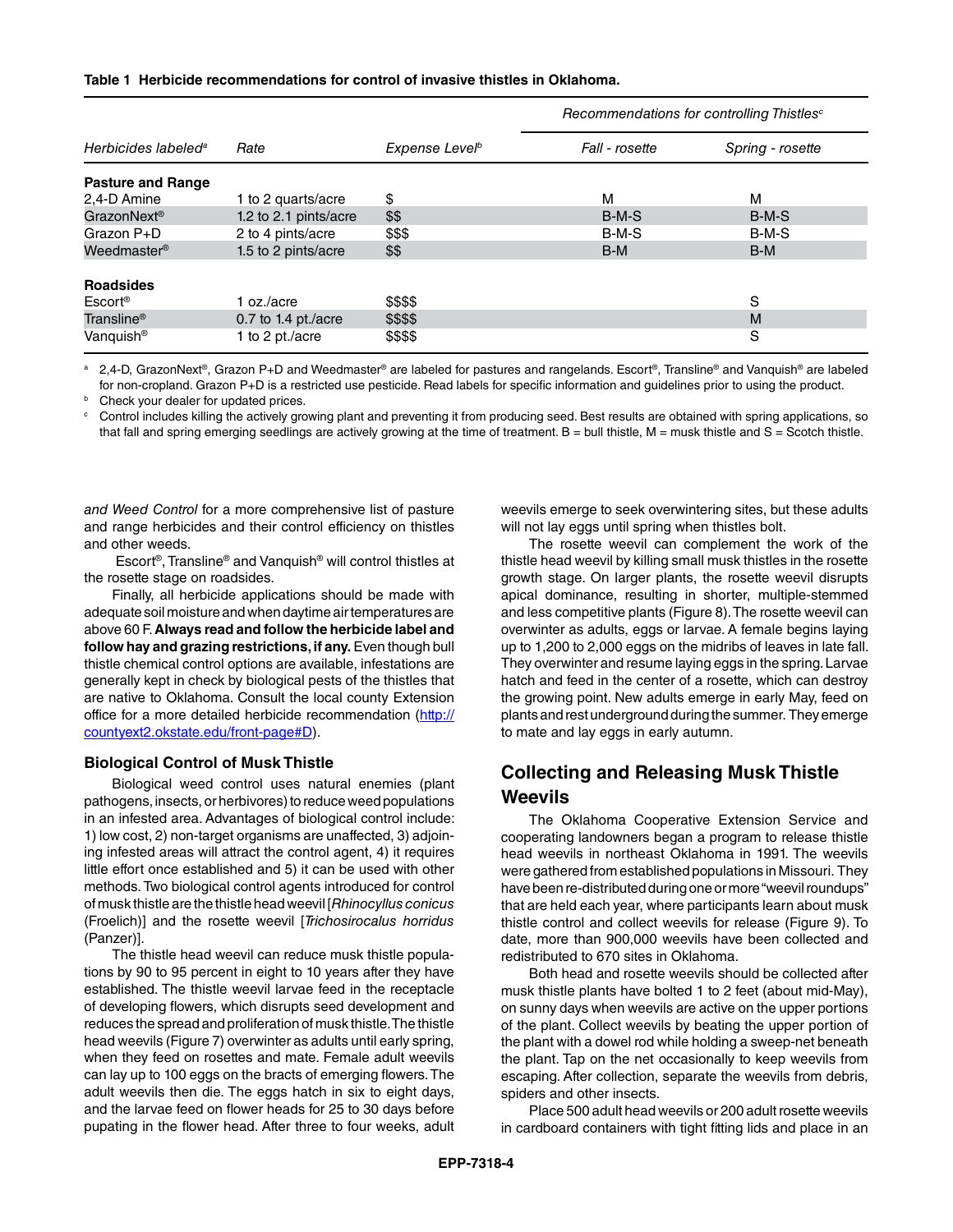





**Figure 7. The thistle head weevil (a) is larger than the rosette weevil (See Figure 8a). The head weevil lays eggs on bracts of newly emerged flower heads (b). When the eggs hatch, the larvae make their way to the young seed of the head, where they feed on and destroy musk thistle**  seed (c). Photos: Tom A. Royer, Oklahoma State University; Loke T. Kok, Virginia Polytechnic Institute and State University, Bugwood.org; Oklahoma State University





**Figure 8. The rosette weevil (a) is smaller than the head weevil (See Figure 7a). Feeding of the rosette weevil can lead to less competitive, multiple-stemmed plants that produce fewer seed, or even destruction of the musk thistle growing point (b).** Photos: Eric Coombs, Oregon Department of Agriculture, Bugwood.org; Loke T. Kok, Virginia Polytechnic Institute and State University, Bugwood.org



**Figure 9. Musk thistle "weevil roundups" are conducted during spring when weevils are active.** Photo: Tom A. Royer, Oklahoma State University.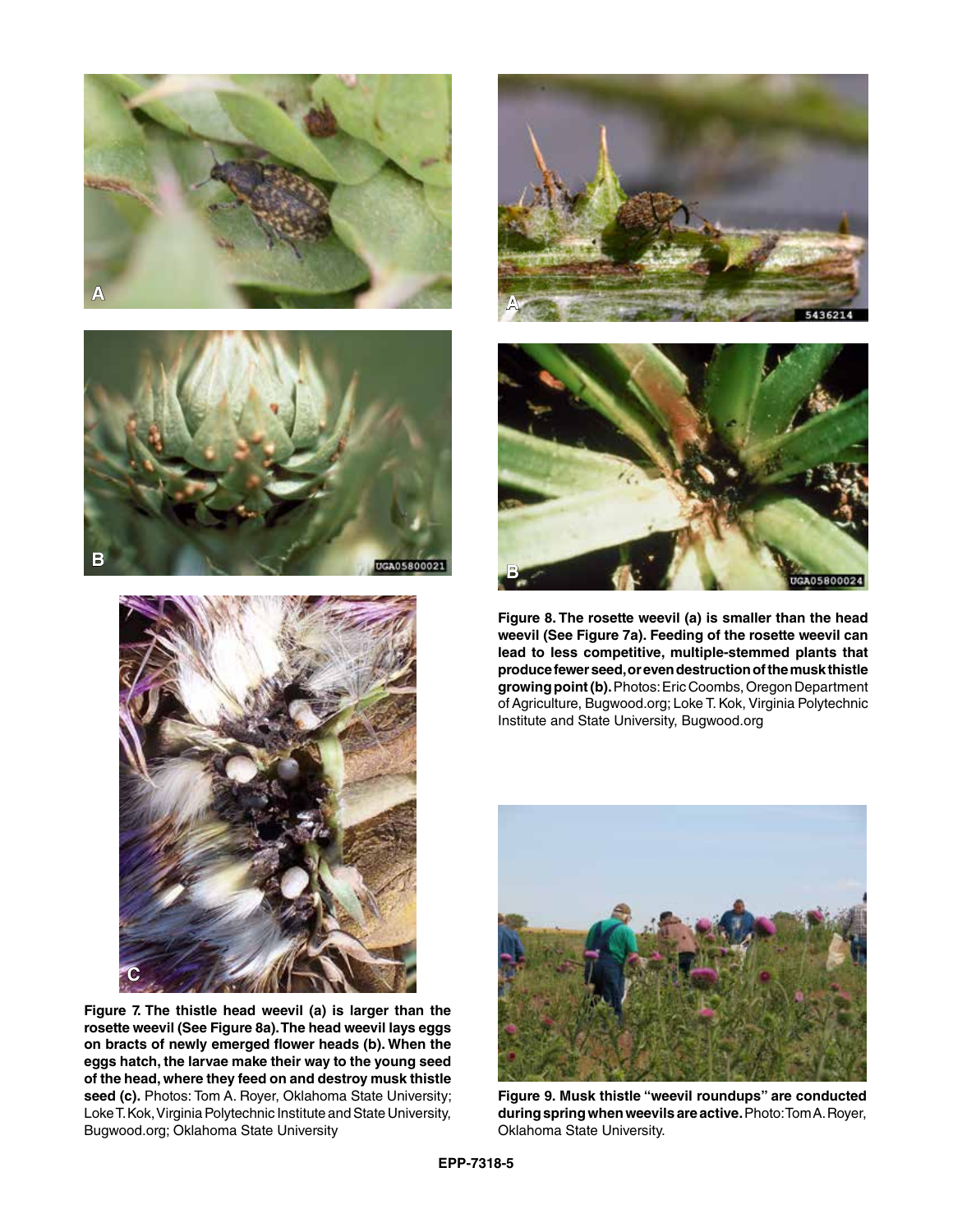ice chest. Do not use plastic cartons because they accumulate moisture, which can cause weevil mortality. Keep the weevils cooled with ice or in a refrigerator until release. Weevils should be released as soon as possible (within 48 hours) so they do not deposit eggs in the storage containers. Release a minimum of 500 head weevils and/or 200 rosette weevils at each site, sprinkling 10 weevils over a single plant. When possible, place weevils in the upwind area of large pastures or fields. Adult weevils will move with prevailing winds through the entire thistle infestation. The head weevils will begin to lay eggs once deposited, but the rosette weevils will not lay their eggs until new musk thistle seedlings emerge in the fall.

Studies show that releases are most successful in areas not mowed or sprayed and while thistles are in growth stages critical to the weevil life cycle, such as head development. When possible, release in areas free from livestock. Remember, it takes five to seven years for weevil populations to build enough numbers to control thistles. Oklahoma Cooperative Extension Service county offices hold one or more "weevil roundups" each year so participants can learn about musk thistle control and collect weevils. To learn more about any annual spring "weevil roundups" that occur in Oklahoma, contact the local county Extension office for additional information.

## **Integrated Control of Musk Thistle**

(Also see: L-308 *Musk Thistle Management Action List*) In areas that have a heavy infestation of musk thistles, the most economical (and effective) approach is to integrate various control options. A good integrated management approach would be:

- 1. Release collected thistle weevils on thick stands of musk thistle along fence rows or on non-pasture areas. It is important to protect these areas by fencing, if necessary, to ensure maximum opportunity of a continued weevil population.
- 2. Minimize seed production on infested pastures and on adjacent areas. Existing musk thistle seed in the pasture soil can continue to germinate for up to five years. Seed production can be stopped by selective mowing and spot treating with herbicides.
- 3. Integrate chemical and biological control methods. Researchers in Missouri found that the best approach was to spray rosettes in the fall, then from mid-March to mid-April, let the head weevils disrupt seed development through June, then mow in mid-July after the larvae have pupated.
- 4. Once the thistle population decreases, rely less on herbicides for controlling the thistles and more on the weevils. This will ensure the continual presence of weevil populations for future thistle flushes. Thereafter, only spot spray to control problem areas.